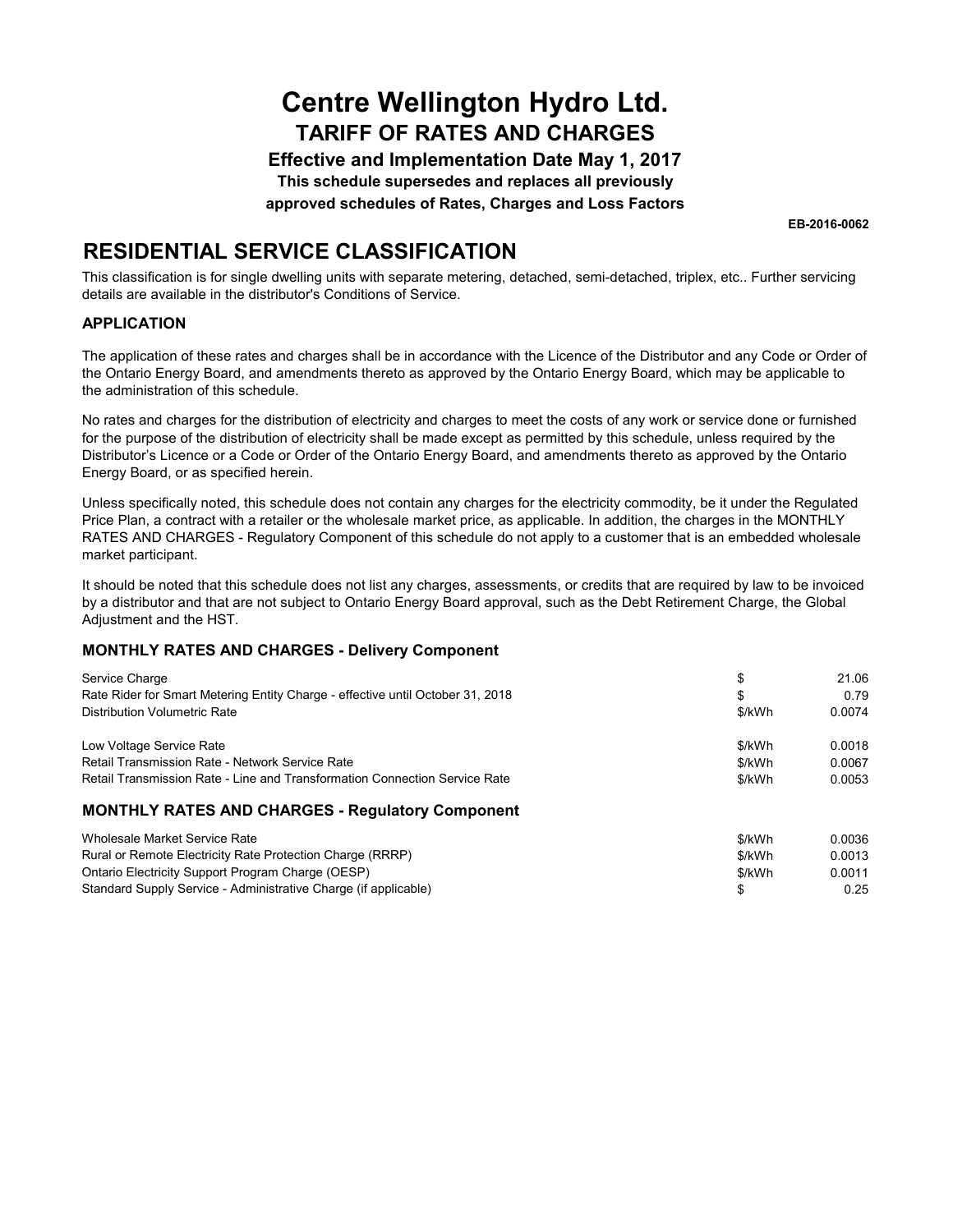**Effective and Implementation Date May 1, 2017**

**This schedule supersedes and replaces all previously**

**approved schedules of Rates, Charges and Loss Factors**

**EB-2016-0062**

### **ONTARIO ELECTRICITY SUPPORT PROGRAM RECIPIENTS**

In addition to the charges specified on page 1 of this tariff of rates and charges, the following credits are to be applied to eligible residential customers.

### **APPLICATION**

The application of the charges are in accordance with the Distribution System Code (Section 9) and subsection 79.2(4) of the Ontario Energy Board Act, 1998.

The application of these charges shall be in accordance with the Licence of the Distributor and any Code or Order of the Ontario Energy Board, and amendments thereto as approved by the Ontario Energy Board, which may be applicable to the administration of this schedule.

In this class:

"Aboriginal person" includes a person who is a First Nations person, a Métis person or an Inuit person;

"account-holder" means a consumer who has an account with a distributor that falls within a residential-rate classification as specified in a rate order made by the Ontario Energy Board under section 78 of the Act, and who lives at the service address to which the account relates for at least six months in a year;

"electricity-intensive medical device" means an oxygen concentrator, a mechanical ventilator, or such other device as may be specified by the Ontario Energy Board;

"household" means the account-holder and any other people living at the accountholder's service address for at least six months in a year, including people other than the account-holder's spouse, children or other relatives;

"household income" means the combined annual after-tax income of all members of a household aged 16 or over;

### **MONTHLY RATES AND CHARGES**

#### **Class A**

(a) account-holders with a household income of \$28,000 or less living in a household of one or two persons;

- (b) account-holders with a household income of between \$28,001 and \$39,000 living in a household of three persons;
- (c) account-holders with a household income of between \$39,001 and \$48,000 living in a household of five persons; and

|  |   |  |  |  | (d) account-holders with a household income of between \$48,001 and \$52,000 living in a household of seven or more persons; |
|--|---|--|--|--|------------------------------------------------------------------------------------------------------------------------------|
|  | . |  |  |  |                                                                                                                              |

but does not include account-holders in Class E.

| <b>OESP Credit</b>                                                                                                                                                                                                                                                                                                                                                                                                | \$ | (30.00) |
|-------------------------------------------------------------------------------------------------------------------------------------------------------------------------------------------------------------------------------------------------------------------------------------------------------------------------------------------------------------------------------------------------------------------|----|---------|
| Class B                                                                                                                                                                                                                                                                                                                                                                                                           |    |         |
| (a) account-holders with a household income of \$28,000 or less living in a household of three persons;<br>(b) account-holders with a household income of between \$28,001 and \$39,000 living in a household of four persons;<br>(c) account-holders with a household income of between \$39,001 and \$48,000 living in a household of six persons;<br>but does not include account-holders in Class F.          |    |         |
| <b>OESP Credit</b>                                                                                                                                                                                                                                                                                                                                                                                                | \$ | (34.00) |
| Class C                                                                                                                                                                                                                                                                                                                                                                                                           |    |         |
| (a) account-holders with a household income of \$28,000 or less living in a household of four persons;<br>(b) account-holders with a household income of between \$28,001 and \$39,000 living in a household of five persons;<br>(c) account-holders with a household income of between \$39,001 and \$48,000 living in a household of seven or more persons;<br>but does not include account-holders in Class G. |    |         |
| <b>OESP Credit</b>                                                                                                                                                                                                                                                                                                                                                                                                |    | (38.00) |
| <b>Class D</b>                                                                                                                                                                                                                                                                                                                                                                                                    |    |         |
| (a) account-holders with a household income of \$28,000 or less living in a household of five persons; and<br>(b) account-holders with a household income of between \$28,001 and \$39,000 living in a household of six persons;<br>but does not include account-holders in Class H.                                                                                                                              |    |         |
| <b>OESP Credit</b>                                                                                                                                                                                                                                                                                                                                                                                                | S  | (42.00) |

#### **Class E**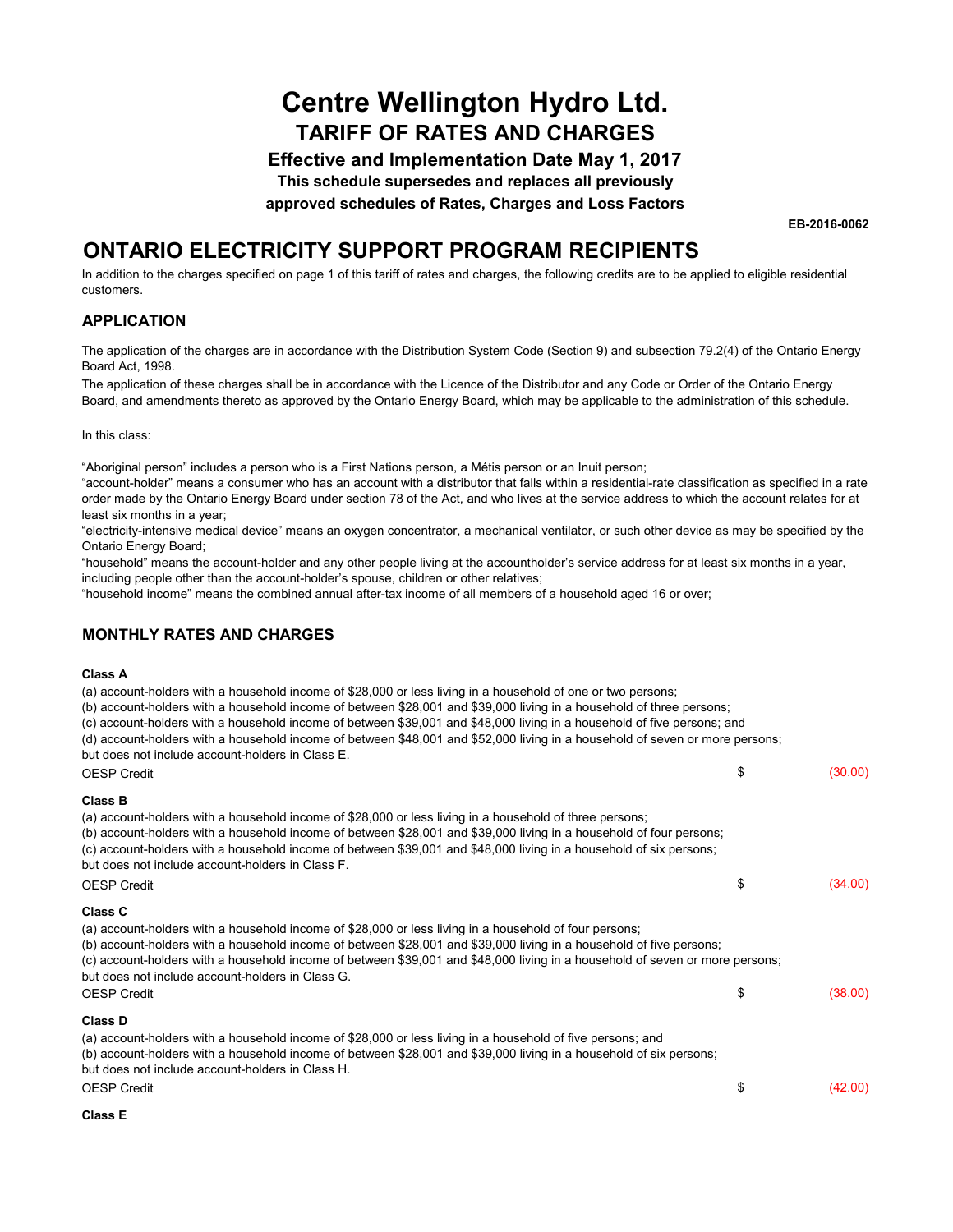### **Effective and Implementation Date May 1, 2017**

**This schedule supersedes and replaces all previously**

#### **approved schedules of Rates, Charges and Loss Factors**

**EB-2016-0062**

| Class E comprises account-holders with a household income and household size described under Class A who also meet any of the following<br>conditions:                                                                                              |               |
|-----------------------------------------------------------------------------------------------------------------------------------------------------------------------------------------------------------------------------------------------------|---------------|
| (a) the dwelling to which the account relates is heated primarily by electricity;                                                                                                                                                                   |               |
| (b) the account-holder or any member of the account-holder's household is an Aboriginal person; or                                                                                                                                                  |               |
| (c) the account-holder or any member of the account-holder's household regularly uses, for medical purposes, an electricity-intensive medical<br>device at the dwelling to which the account relates.                                               |               |
| <b>OESP Credit</b>                                                                                                                                                                                                                                  | \$<br>(45.00) |
| <b>Class F</b>                                                                                                                                                                                                                                      |               |
| (a) account-holders with a household income of \$28,000 or less living in a household of six or more persons;                                                                                                                                       |               |
| (b) account-holders with a household income of between \$28,001 and \$39,000 living in a household of seven or more persons; or                                                                                                                     |               |
| (c) account-holders with a household income and household size described under Class B who also meet any of the following conditions:                                                                                                               |               |
| i. the dwelling to which the account relates is heated primarily by electricity;                                                                                                                                                                    |               |
| ii. the account-holder or any member of the account-holder's household is an Aboriginal person; or                                                                                                                                                  |               |
| iii. the account-holder or any member of the account-holder's household regularly uses, for medical purposes, an electricity-intensive                                                                                                              |               |
| medical device at the dwelling to which the account relates                                                                                                                                                                                         |               |
| <b>OESP Credit</b>                                                                                                                                                                                                                                  | \$<br>(50.00) |
| <b>Class G</b>                                                                                                                                                                                                                                      |               |
| Class G comprises account-holders with a household income and household size described under Class C who also meet any of the following                                                                                                             |               |
| conditions:                                                                                                                                                                                                                                         |               |
| (a) the dwelling to which the account relates is heated primarily by electricity;                                                                                                                                                                   |               |
| (b) the account-holder or any member of the account-holder's household is an Aboriginal person; or<br>(c) the account-holder or any member of the account-holder's household regularly uses, for medical purposes, an electricity-intensive medical |               |
| device at the dwelling to which the account relates.                                                                                                                                                                                                |               |
|                                                                                                                                                                                                                                                     |               |
| <b>OESP Credit</b>                                                                                                                                                                                                                                  | \$<br>(55.00) |
| <b>Class H</b>                                                                                                                                                                                                                                      |               |
| Class H comprises account-holders with a household income and household size described under Class D who also meet any of the following                                                                                                             |               |
| conditions:                                                                                                                                                                                                                                         |               |
| (a) the dwelling to which the account relates is heated primarily by electricity;                                                                                                                                                                   |               |
| (b) the account-holder or any member of the account-holder's household is an Aboriginal person; or<br>(c) the account-holder or any member of the account-holder's household regularly uses, for medical purposes, an electricity-intensive medical |               |
| device at the dwelling to which the account relates.                                                                                                                                                                                                |               |
| <b>OESP Credit</b>                                                                                                                                                                                                                                  | \$<br>(60.00) |
|                                                                                                                                                                                                                                                     |               |
| Class I                                                                                                                                                                                                                                             |               |
| Class I comprises account-holders with a household income and household size described under paragraphs (a) or (b) of Class F who also<br>meet any of the following conditions:                                                                     |               |
| (a) the dwelling to which the account relates is heated primarily by electricity;                                                                                                                                                                   |               |
| (b) the account-holder or any member of the account-holder's household is an Aboriginal person; or                                                                                                                                                  |               |

(c) the account-holder or any member of the account-holder's household regularly uses, for medical purposes, an electricity-intensive medical device at the dwelling to which the account relates.

 $\text{OESP Credit} \quad \text{(75.00)}$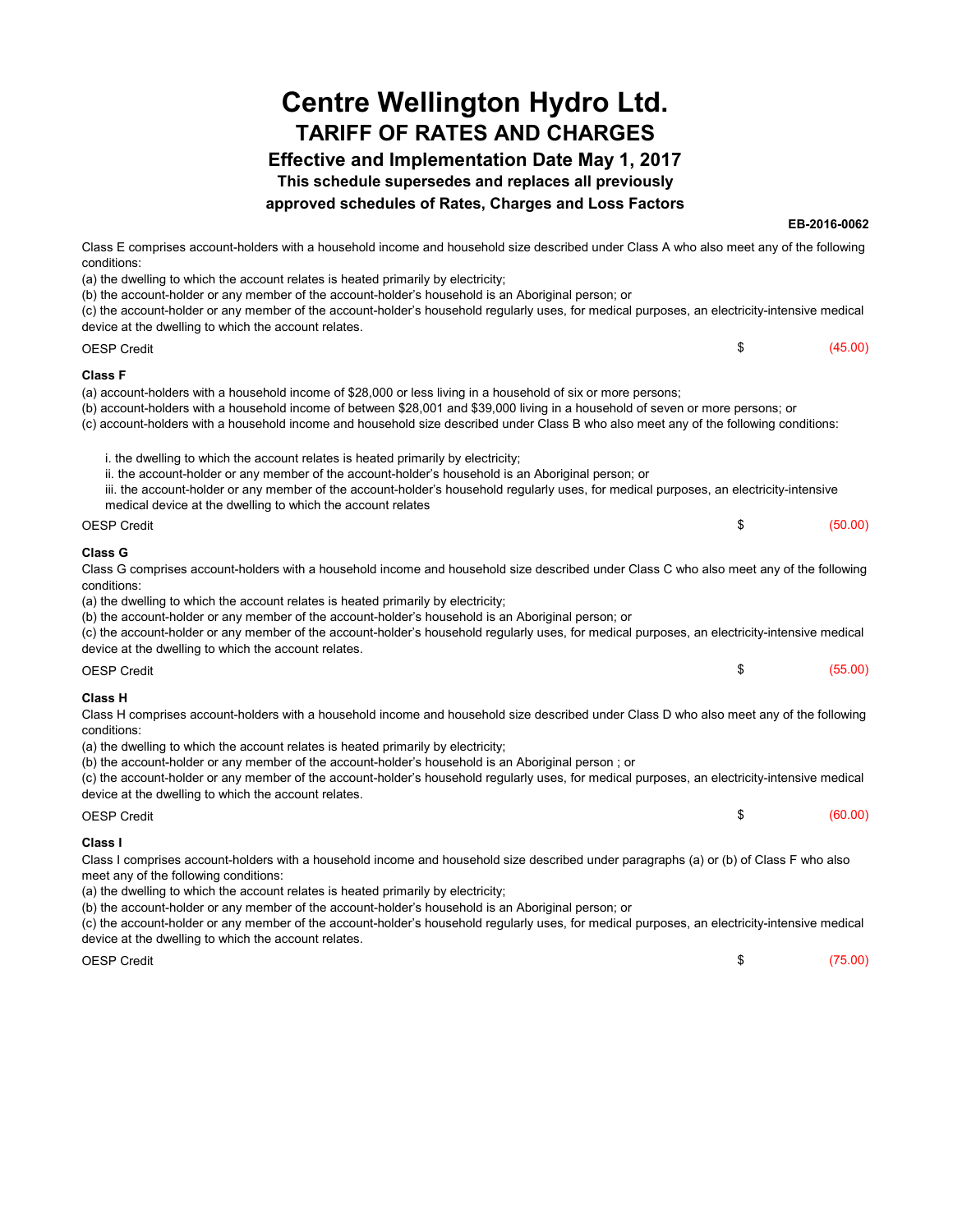**Effective and Implementation Date May 1, 2017**

**This schedule supersedes and replaces all previously**

**approved schedules of Rates, Charges and Loss Factors**

**EB-2016-0062**

### **GENERAL SERVICE LESS THAN 50 KW SERVICE CLASSIFICATION**

This classification applies to a non-residential account taking electricity at 750 volts or less whose average monthly maximum demand is less than, or is forecasted to be less than, 50kW. Further servicing details are available in the distributor's Conditions of Service.

### **APPLICATION**

The application of these rates and charges shall be in accordance with the Licence of the Distributor and any Code or Order of the Ontario Energy Board, and amendments thereto as approved by the Ontario Energy Board, which may be applicable to the administration of this schedule.

No rates and charges for the distribution of electricity and charges to meet the costs of any work or service done or furnished for the purpose of the distribution of electricity shall be made except as permitted by this schedule, unless required by the Distributor's Licence or a Code or Order of the Ontario Energy Board, and amendments thereto as approved by the Ontario Energy Board, or as specified herein.

Unless specifically noted, this schedule does not contain any charges for the electricity commodity, be it under the Regulated Price Plan, a contract with a retailer or the wholesale market price, as applicable. In addition, the charges in the MONTHLY RATES AND CHARGES - Regulatory Component of this schedule do not apply to a customer that is an embedded wholesale market participant.

It should be noted that this schedule does not list any charges, assessments, or credits that are required by law to be invoiced by a distributor and that are not subject to Ontario Energy Board approval, such as the Debt Retirement Charge, the Global Adjustment and the HST.

#### **MONTHLY RATES AND CHARGES - Delivery Component**

| Service Charge                                                                                       |        | 18.48  |  |
|------------------------------------------------------------------------------------------------------|--------|--------|--|
| Rate Rider for Disposition of Residual Historical Smart Meter Costs - effective until April 30, 2017 |        | 4.26   |  |
| Rate Rider for Smart Metering Entity Charge - effective until October 31, 2018                       |        | 0.79   |  |
| <b>Distribution Volumetric Rate</b>                                                                  | \$/kWh | 0.0192 |  |
| Low Voltage Service Rate                                                                             | \$/kWh | 0.0016 |  |
| Retail Transmission Rate - Network Service Rate                                                      | \$/kWh | 0.0062 |  |
| Retail Transmission Rate - Line and Transformation Connection Service Rate                           | \$/kWh | 0.0047 |  |
|                                                                                                      |        |        |  |

#### **MONTHLY RATES AND CHARGES - Regulatory Component**

| Wholesale Market Service Rate                                   | \$/kWh | 0.0036 |
|-----------------------------------------------------------------|--------|--------|
| Rural or Remote Electricity Rate Protection Charge (RRRP)       | \$/kWh | 0.0013 |
| Ontario Electricity Support Program Charge (OESP)               | \$/kWh | 0.0011 |
| Standard Supply Service - Administrative Charge (if applicable) |        | 0.25   |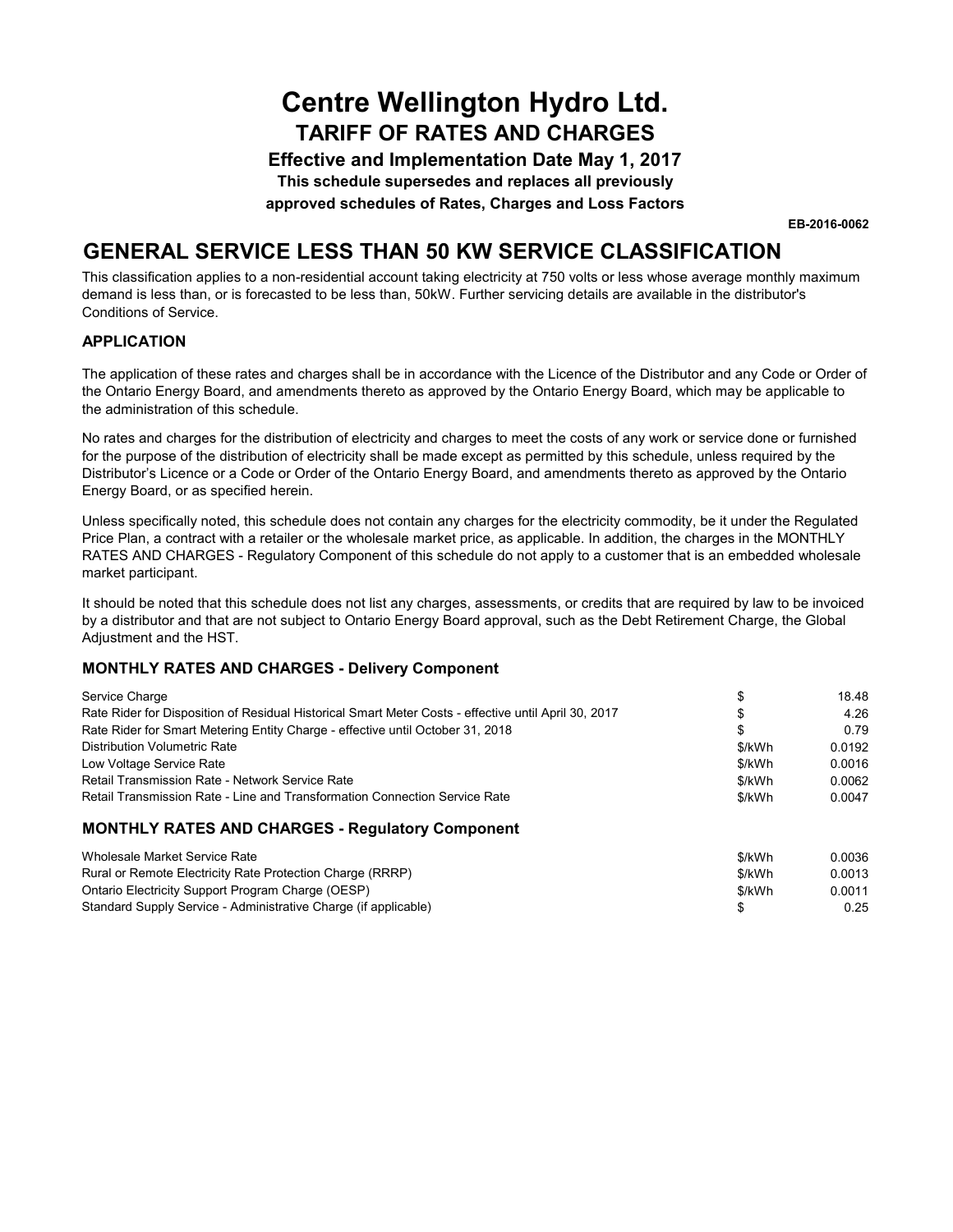**Effective and Implementation Date May 1, 2017**

**This schedule supersedes and replaces all previously**

**approved schedules of Rates, Charges and Loss Factors**

**EB-2016-0062**

### **GENERAL SERVICE 50 TO 2,999 KW SERVICE CLASSIFICATION**

This classification applies to a non-residential account whose average monthly maximum demand used for billing purposes is equal to or greater than, or is forecasted to be equal to or greater than, 50 kW but less than 3,000 kW. Further servicing details are available in the distributor's Conditions of Service.

#### **APPLICATION**

The application of these rates and charges shall be in accordance with the Licence of the Distributor and any Code or Order of the Ontario Energy Board, and amendments thereto as approved by the Ontario Energy Board, which may be applicable to the administration of this schedule.

No rates and charges for the distribution of electricity and charges to meet the costs of any work or service done or furnished for the purpose of the distribution of electricity shall be made except as permitted by this schedule, unless required by the Distributor's Licence or a Code or Order of the Ontario Energy Board, and amendments thereto as approved by the Ontario Energy Board, or as specified herein.

Unless specifically noted, this schedule does not contain any charges for the electricity commodity, be it under the Regulated Price Plan, a contract with a retailer or the wholesale market price, as applicable. In addition, the charges in the MONTHLY RATES AND CHARGES - Regulatory Component of this schedule do not apply to a customer that is an embedded wholesale market participant.

It should be noted that this schedule does not list any charges, assessments, or credits that are required by law to be invoiced by a distributor and that are not subject to Ontario Energy Board approval, such as the Debt Retirement Charge, the Global Adjustment and the HST.

| Service Charge                                                             | \$      | 170.53 |
|----------------------------------------------------------------------------|---------|--------|
| Distribution Volumetric Rate                                               | $$$ /kW | 3.7187 |
| Low Voltage Service Rate                                                   | $$$ /kW | 0.6302 |
| Retail Transmission Rate - Network Service Rate                            | \$/kW   | 2.5013 |
| Retail Transmission Rate - Line and Transformation Connection Service Rate | $$$ /kW | 1.8537 |
| <b>MONTHLY RATES AND CHARGES - Regulatory Component</b>                    |         |        |
| Wholesale Market Service Rate                                              | \$/kWh  | 0.0036 |
| Rural or Remote Electricity Rate Protection Charge (RRRP)                  | \$/kWh  | 0.0013 |
| Ontario Electricity Support Program Charge (OESP)                          | \$/kWh  | 0.0011 |
| Standard Supply Service - Administrative Charge (if applicable)            |         | 0.25   |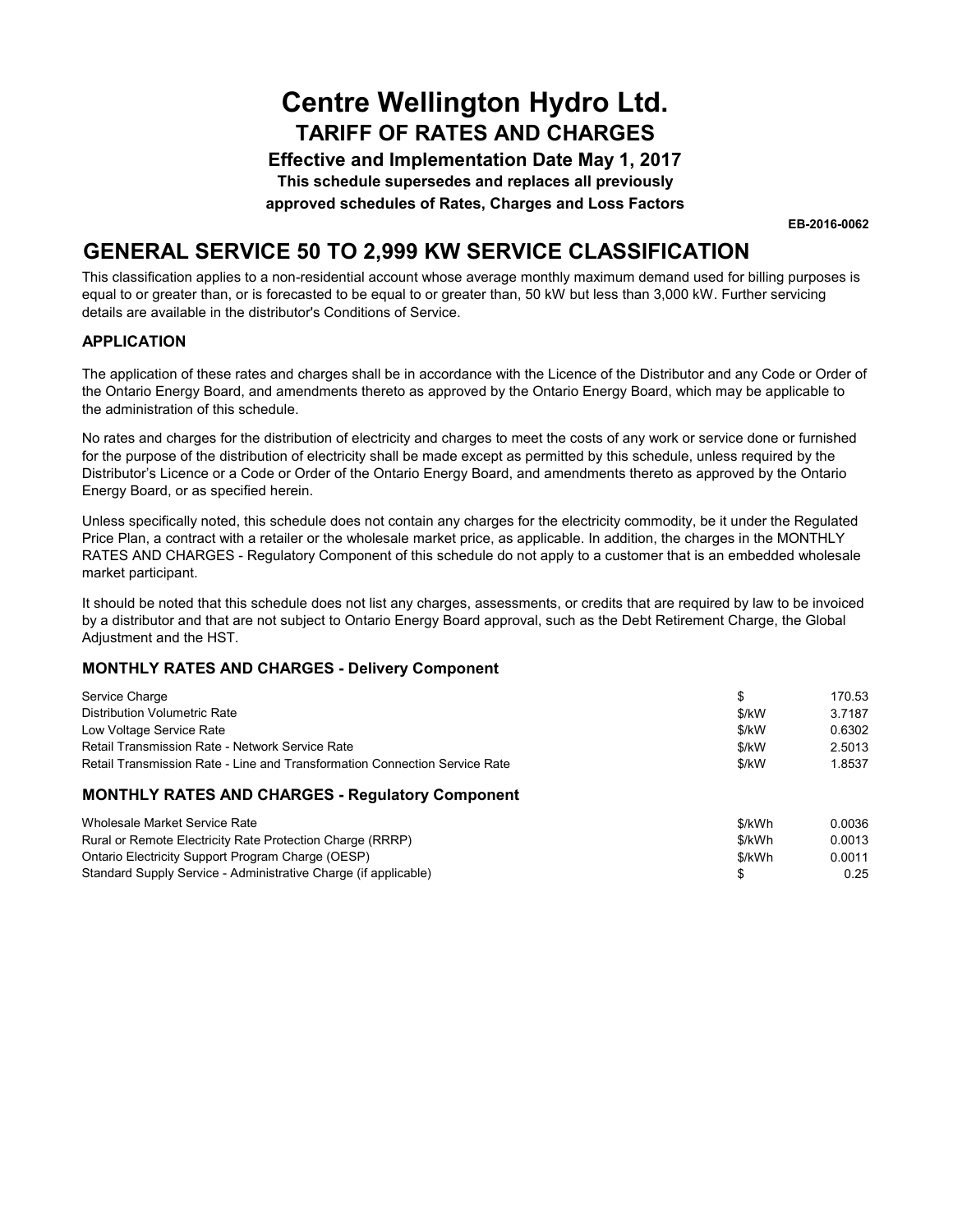**Effective and Implementation Date May 1, 2017**

**This schedule supersedes and replaces all previously**

**approved schedules of Rates, Charges and Loss Factors**

**EB-2016-0062**

### **GENERAL SERVICE 3,000 TO 4,999 KW SERVICE CLASSIFICATION**

This classification applies to a non-residential account whose average monthly maximum demand used for billing is equal to or greater than, or is forecasted to be equal to or greater than, 3,000 kW but less than 5,000 kW. Further servicing details are available in the distributor's Conditions of Service.

#### **APPLICATION**

The application of these rates and charges shall be in accordance with the Licence of the Distributor and any Code or Order of the Ontario Energy Board, and amendments thereto as approved by the Ontario Energy Board, which may be applicable to the administration of this schedule.

No rates and charges for the distribution of electricity and charges to meet the costs of any work or service done or furnished for the purpose of the distribution of electricity shall be made except as permitted by this schedule, unless required by the Distributor's Licence or a Code or Order of the Ontario Energy Board, and amendments thereto as approved by the Ontario Energy Board, or as specified herein.

Unless specifically noted, this schedule does not contain any charges for the electricity commodity, be it under the Regulated Price Plan, a contract with a retailer or the wholesale market price, as applicable. In addition, the charges in the MONTHLY RATES AND CHARGES - Regulatory Component of this schedule do not apply to a customer that is an embedded wholesale market participant.

It should be noted that this schedule does not list any charges, assessments, or credits that are required by law to be invoiced by a distributor and that are not subject to Ontario Energy Board approval, such as the Debt Retirement Charge, the Global Adjustment and the HST.

| Service Charge                                                             |         | 687.21 |
|----------------------------------------------------------------------------|---------|--------|
| Distribution Volumetric Rate                                               | \$/kW   | 2.9335 |
| Low Voltage Service Rate                                                   | $$$ /kW | 0.7433 |
| Retail Transmission Rate - Network Service Rate                            | $$$ /kW | 2.7974 |
| Retail Transmission Rate - Line and Transformation Connection Service Rate | $$$ /kW | 2.1862 |
| <b>MONTHLY RATES AND CHARGES - Regulatory Component</b>                    |         |        |
| Wholesale Market Service Rate                                              | \$/kWh  | 0.0036 |
| Rural or Remote Electricity Rate Protection Charge (RRRP)                  | \$/kWh  | 0.0013 |
| Ontario Electricity Support Program Charge (OESP)                          | \$/kWh  | 0.0011 |
| Standard Supply Service - Administrative Charge (if applicable)            |         | 0.25   |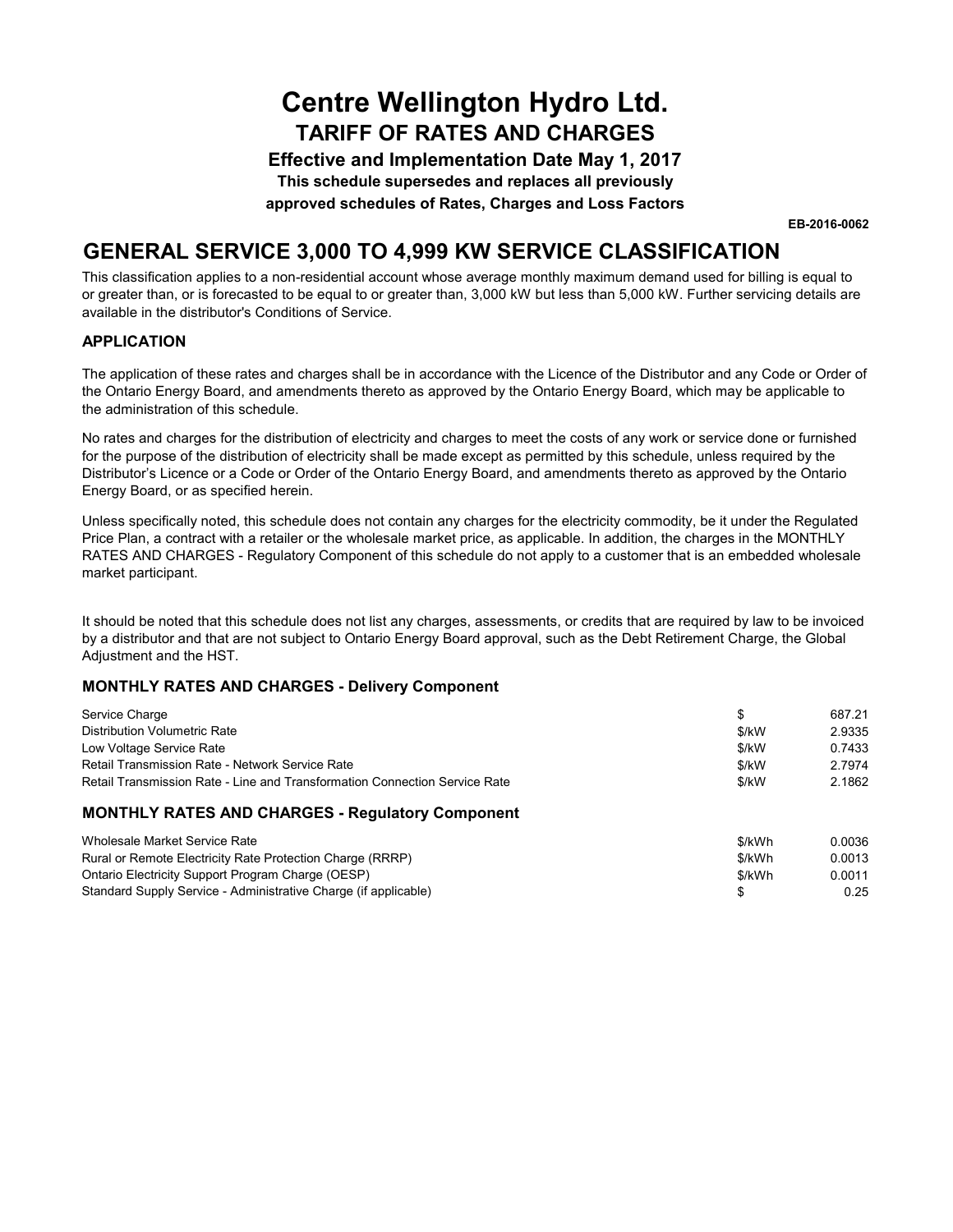**Effective and Implementation Date May 1, 2017 This schedule supersedes and replaces all previously**

**approved schedules of Rates, Charges and Loss Factors**

**EB-2016-0062**

### **UNMETERED SCATTERED LOAD SERVICE CLASSIFICATION**

This classification applies to a non-residential account taking electricity at 750 volts or less whose average monthly maximum demand is less than, or is forecasted to be less than, 50kW and the consumption is unmetered. Such connections include cable TV power packs, bus shelters, telephone booths, traffic lights, railway crossings, etc.. The level of the consumption will be agreed to by the distributor and the customer, based on detailed manufacturer information/documentation with regard to electrical consumption of the unmetered load or periodic monitoring of actual consumption. Further servicing details are available in the distributor's Conditions of Service.

### **APPLICATION**

The application of these rates and charges shall be in accordance with the Licence of the Distributor and any Code or Order of the Ontario Energy Board, and amendments thereto as approved by the Ontario Energy Board, which may be applicable to the administration of this schedule.

No rates and charges for the distribution of electricity and charges to meet the costs of any work or service done or furnished for the purpose of the distribution of electricity shall be made except as permitted by this schedule, unless required by the Distributor's Licence or a Code or Order of the Ontario Energy Board, and amendments thereto as approved by the Ontario Energy Board, or as specified herein.

Unless specifically noted, this schedule does not contain any charges for the electricity commodity, be it under the Regulated Price Plan, a contract with a retailer or the wholesale market price, as applicable. In addition, the charges in the MONTHLY RATES AND CHARGES - Regulatory Component of this schedule do not apply to a customer that is an embedded wholesale market participant.

It should be noted that this schedule does not list any charges, assessments, or credits that are required by law to be invoiced by a distributor and that are not subject to Ontario Energy Board approval, such as the Debt Retirement Charge, the Global Adjustment and the HST.

| Service Charge (per customer)                                              |        | 6.93   |
|----------------------------------------------------------------------------|--------|--------|
| Distribution Volumetric Rate                                               | \$/kWh | 0.0109 |
| Low Voltage Service Rate                                                   | \$/kWh | 0.0016 |
| Retail Transmission Rate - Network Service Rate                            | \$/kWh | 0.0062 |
| Retail Transmission Rate - Line and Transformation Connection Service Rate | \$/kWh | 0.0047 |
| <b>MONTHLY RATES AND CHARGES - Regulatory Component</b>                    |        |        |
| Wholesale Market Service Rate                                              | \$/kWh | 0.0036 |
| Rural or Remote Electricity Rate Protection Charge (RRRP)                  | \$/kWh | 0.0013 |
| Ontario Electricity Support Program Charge (OESP)                          | \$/kWh | 0.0011 |
| Standard Supply Service - Administrative Charge (if applicable)            |        | 0.25   |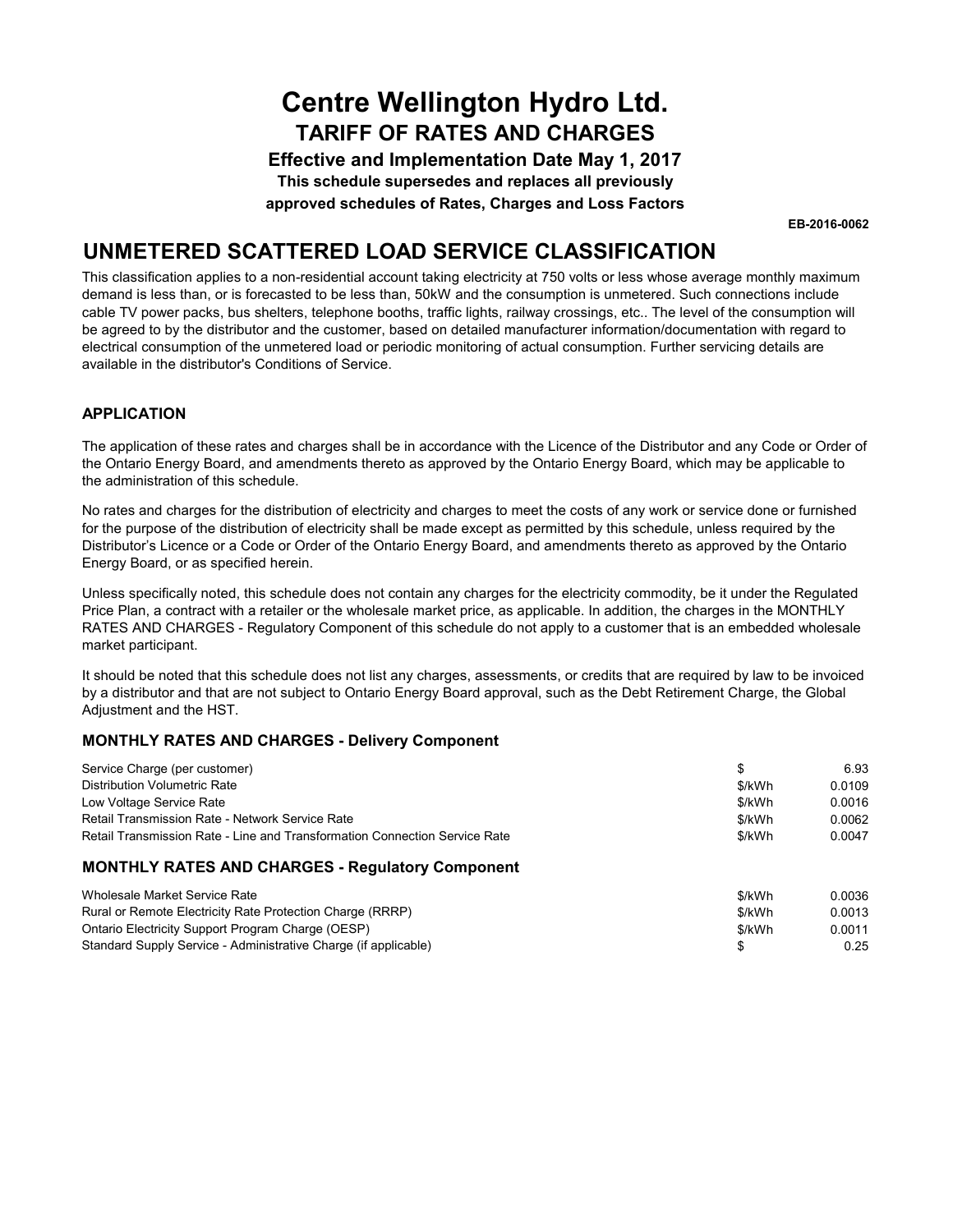**Effective and Implementation Date May 1, 2017 This schedule supersedes and replaces all previously**

**approved schedules of Rates, Charges and Loss Factors**

**EB-2016-0062**

## **SENTINEL LIGHTING SERVICE CLASSIFICATION**

This classification refers to an account that is an unmetered lighting load supplied to a sentinel light where consumption isbased on connected load. Further servicing details are available in the distributor's Conditions of Service.

### **APPLICATION**

The application of these rates and charges shall be in accordance with the Licence of the Distributor and any Code or Order of the Ontario Energy Board, and amendments thereto as approved by the Ontario Energy Board, which may be applicable to the administration of this schedule.

No rates and charges for the distribution of electricity and charges to meet the costs of any work or service done or furnished for the purpose of the distribution of electricity shall be made except as permitted by this schedule, unless required by the Distributor's Licence or a Code or Order of the Ontario Energy Board, and amendments thereto as approved by the Ontario Energy Board, or as specified herein.

Unless specifically noted, this schedule does not contain any charges for the electricity commodity, be it under the Regulated Price Plan, a contract with a retailer or the wholesale market price, as applicable. In addition, the charges in the MONTHLY RATES AND CHARGES - Regulatory Component of this schedule do not apply to a customer that is an embedded wholesale market participant.

It should be noted that this schedule does not list any charges, assessments, or credits that are required by law to be invoiced by a distributor and that are not subject to Ontario Energy Board approval, such as the Debt Retirement Charge, the Global Adjustment and the HST.

| Service Charge (per connection)                                            | \$      | 4.74    |  |
|----------------------------------------------------------------------------|---------|---------|--|
| Distribution Volumetric Rate                                               | $$$ /kW | 12.5453 |  |
| Low Voltage Service Rate                                                   | $$$ /kW | 0.4974  |  |
| Retail Transmission Rate - Network Service Rate                            | \$/kW   | 1.8959  |  |
| Retail Transmission Rate - Line and Transformation Connection Service Rate | $$$ /kW | 1.4630  |  |
| <b>MONTHLY RATES AND CHARGES - Regulatory Component</b>                    |         |         |  |
| Wholesale Market Service Rate                                              | \$/kWh  | 0.0036  |  |
| Rural or Remote Electricity Rate Protection Charge (RRRP)                  | \$/kWh  | 0.0013  |  |
| Ontario Electricity Support Program Charge (OESP)                          | \$/kWh  | 0.0011  |  |
| Standard Supply Service - Administrative Charge (if applicable)            |         | 0.25    |  |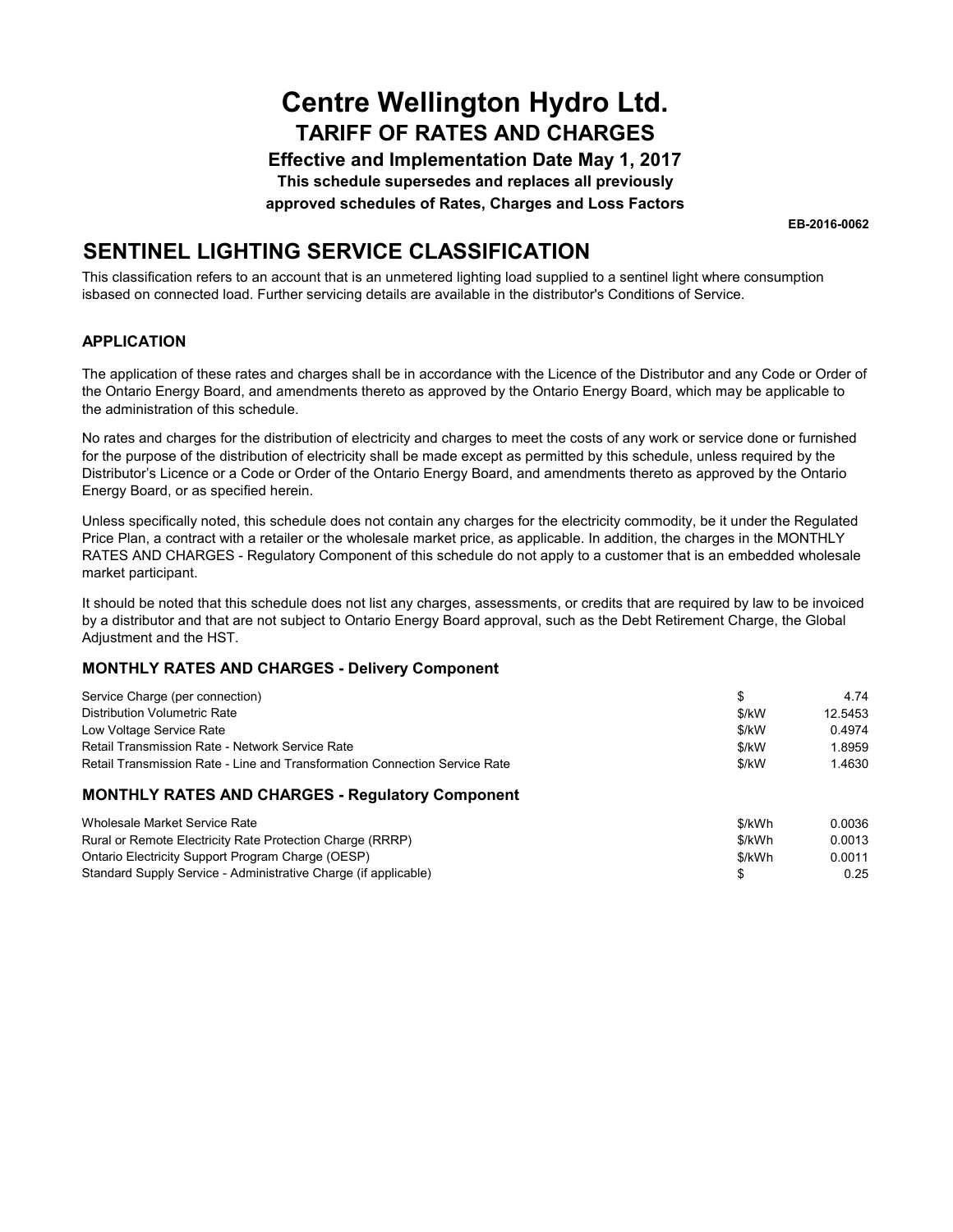**Effective and Implementation Date May 1, 2017 This schedule supersedes and replaces all previously**

**approved schedules of Rates, Charges and Loss Factors**

**EB-2016-0062**

### **STREET LIGHTING SERVICE CLASSIFICATION**

This classification applies to an account for roadway lighting with a Municipality, Regional Municipality, Ministry of Transportation and private roadway lighting, controlled by photo cells. The consumption of these customers will be based on the calculated connected load times the required lighting times established in the approved Ontario Energy Board street lighting load shape template. Further servicing details are available in the distributor's Conditions of Service.

#### **APPLICATION**

The application of these rates and charges shall be in accordance with the Licence of the Distributor and any Code or Order of the Ontario Energy Board, and amendments thereto as approved by the Ontario Energy Board, which may be applicable to the administration of this schedule.

No rates and charges for the distribution of electricity and charges to meet the costs of any work or service done or furnished for the purpose of the distribution of electricity shall be made except as permitted by this schedule, unless required by the Distributor's Licence or a Code or Order of the Ontario Energy Board, and amendments thereto as approved by the Ontario Energy Board, or as specified herein.

Unless specifically noted, this schedule does not contain any charges for the electricity commodity, be it under the Regulated Price Plan, a contract with a retailer or the wholesale market price, as applicable. In addition, the charges in the MONTHLY RATES AND CHARGES - Regulatory Component of this schedule do not apply to a customer that is an embedded wholesale market participant.

It should be noted that this schedule does not list any charges, assessments, or credits that are required by law to be invoiced by a distributor and that are not subject to Ontario Energy Board approval, such as the Debt Retirement Charge, the Global Adjustment and the HST.

| Service Charge (per connection)                                            |         | 1.93   |
|----------------------------------------------------------------------------|---------|--------|
| Distribution Volumetric Rate                                               | \$/kW   | 9.3293 |
| Low Voltage Service Rate                                                   | $$$ /kW | 0.4872 |
| Retail Transmission Rate - Network Service Rate                            | $$$ /kW | 1.8863 |
| Retail Transmission Rate - Line and Transformation Connection Service Rate | \$/kW   | 1.4330 |
| <b>MONTHLY RATES AND CHARGES - Regulatory Component</b>                    |         |        |
| Wholesale Market Service Rate                                              | \$/kWh  | 0.0036 |
| Rural or Remote Electricity Rate Protection Charge (RRRP)                  | \$/kWh  | 0.0013 |
| Ontario Electricity Support Program Charge (OESP)                          | \$/kWh  | 0.0011 |
| Standard Supply Service - Administrative Charge (if applicable)            |         | 0.25   |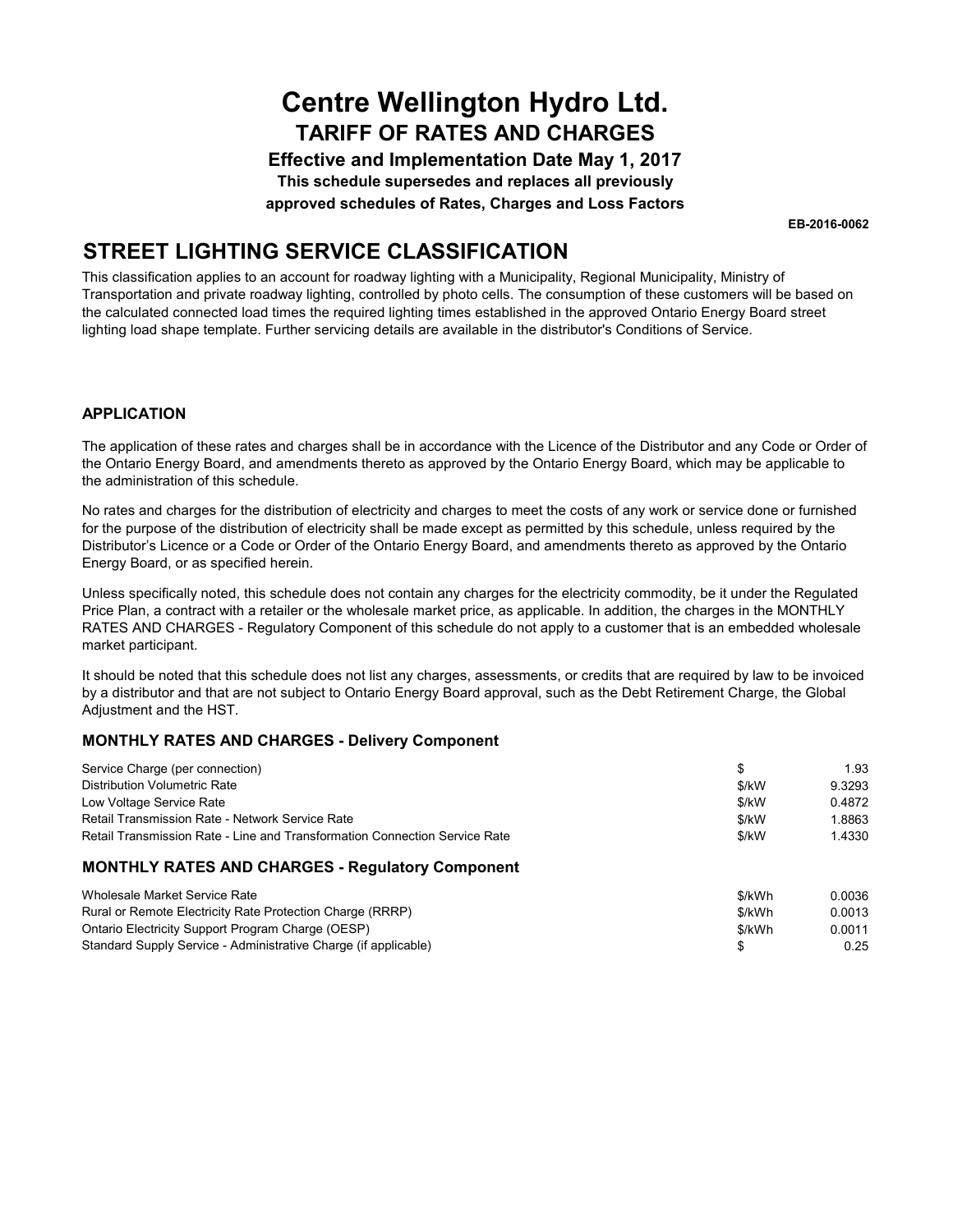**Effective and Implementation Date May 1, 2017 This schedule supersedes and replaces all previously**

**approved schedules of Rates, Charges and Loss Factors**

**EB-2016-0062**

### **microFIT SERVICE CLASSIFICATION**

This classification applies to an electricity generation facility contracted under the Independent Electricity System Operator's microFIT program and connected to the distributor's distribution system. Further servicing details are available in the distributor's Conditions of Service.

#### **APPLICATION**

The application of these rates and charges shall be in accordance with the Licence of the Distributor and any Code or Order of the Ontario Energy Board, and amendments thereto as approved by the Ontario Energy Board, which may be applicable to the administration of this schedule.

No rates and charges for the distribution of electricity and charges to meet the costs of any work or service done or furnished for the purpose of the distribution of electricity shall be made except as permitted by this schedule, unless required by the Distributor's Licence or a Code or Order of the Ontario Energy Board, and amendments thereto as approved by the Ontario Energy Board, or as specified herein.

Unless specifically noted, this schedule does not contain any charges for the electricity commodity, be it under the Regulated Price Plan, a contract with a retailer or the wholesale market price, as applicable.

It should be noted that this schedule does not list any charges, assessments, or credits that are required by law to be invoiced by a distributor and that are not subject to Ontario Energy Board approval, such as the Debt Retirement Charge, the Global Adjustment and the HST.

### **MONTHLY RATES AND CHARGES - Delivery Component**

Service Charge

\$ 5.40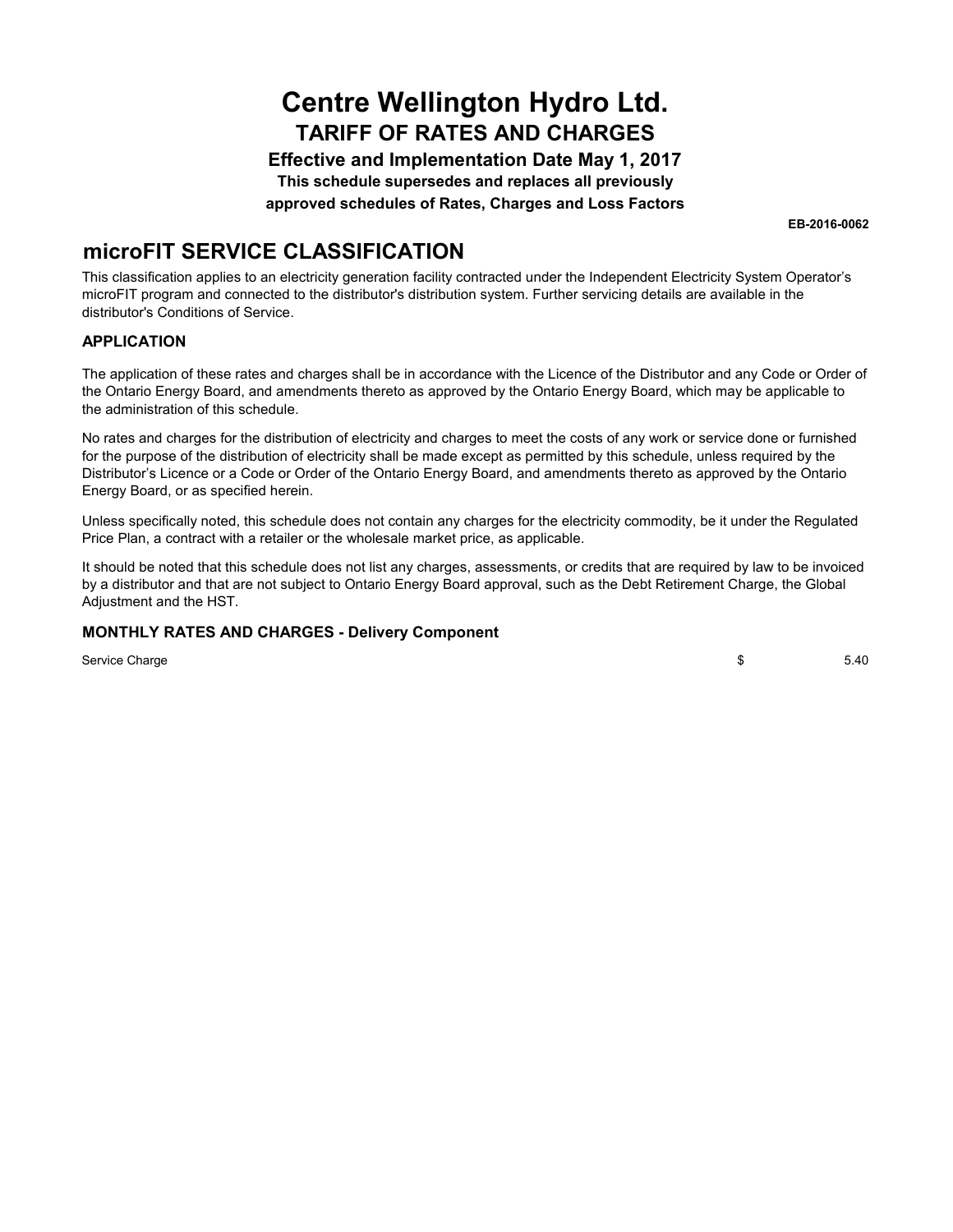**Effective and Implementation Date May 1, 2017 This schedule supersedes and replaces all previously approved schedules of Rates, Charges and Loss Factors**

## **ALLOWANCES**

**EB-2016-0062**

| Transformer Allowance for Ownership - per kW of billing demand/month                      | \$/kW | 0.6000 |
|-------------------------------------------------------------------------------------------|-------|--------|
| Primary Metering Allowance for transformer losses - applied to measured demand and energy | %     | (1.00) |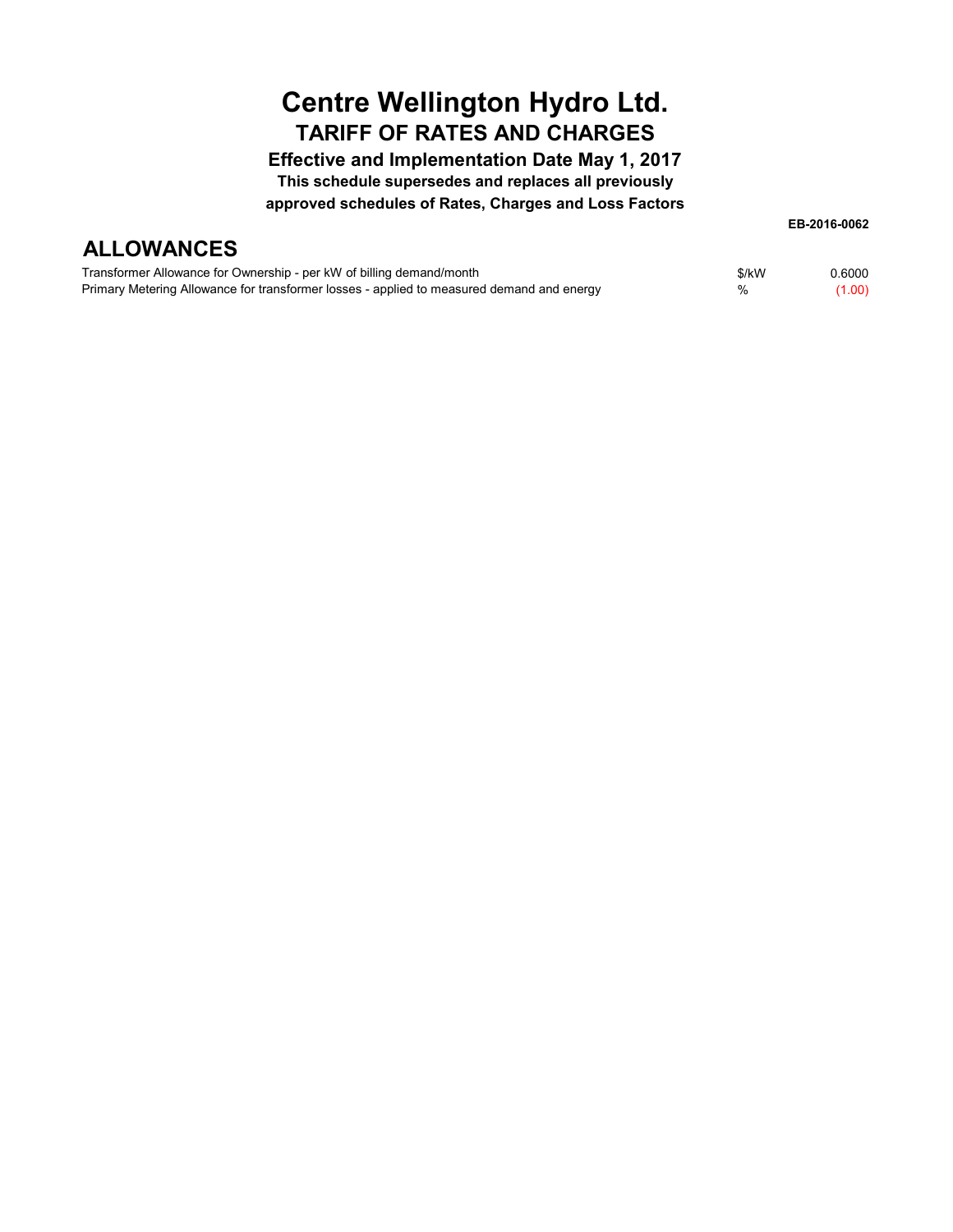**Effective and Implementation Date May 1, 2017 This schedule supersedes and replaces all previously**

**approved schedules of Rates, Charges and Loss Factors**

**EB-2016-0062**

### **SPECIFIC SERVICE CHARGES**

The application of these rates and charges shall be in accordance with the Licence of the Distributor and any Code or Order of the Ontario Energy Board, and amendments thereto as approved by the Ontario Energy Board, which may be applicable to the administration of this schedule.

No charges to meet the costs of any work or service done or furnished for the purpose of the distribution of electricity shall be made except as permitted by this schedule, unless required by the Distributor's Licence or a Code or Order of the Ontario Energy Board, and amendments thereto as approved by the Ontario Energy Board, or as specified herein.

It should be noted that this schedule does not list any charges, assessments, or credits that are required by law to be invoiced by a distributor and that are not subject to Ontario Energy Board approval, such as the Debt Retirement Charge, the Global Adjustment and the HST.

#### **Customer Administration**

| Arrears certificate                                                                       | \$   | 15.00    |  |
|-------------------------------------------------------------------------------------------|------|----------|--|
| Statement of account                                                                      | \$   | 15.00    |  |
| Pulling post dated cheques                                                                | \$   | 15.00    |  |
| Duplicate invoices for previous billing                                                   | \$   | 15.00    |  |
| Request for other billing information                                                     | \$   | 15.00    |  |
| <b>Easement Letter</b>                                                                    | \$   | 15.00    |  |
| Income tax letter                                                                         | \$   | 15.00    |  |
| Notification charge                                                                       | \$   | 15.00    |  |
| Account history                                                                           | \$   | 15.00    |  |
| Credit reference/credit check (plus credit agency costs)                                  | \$   | 15.00    |  |
| Returned cheque (plus bank charges)                                                       | \$   | 15.00    |  |
| Charge to certify cheque                                                                  | \$   | 15.00    |  |
| Legal letter charge                                                                       | \$   | 15.00    |  |
| Account set up charge/change of occupancy charge (plus credit agency costs if applicable) | \$   | 30.00    |  |
| Special meter reads                                                                       | \$   | 30.00    |  |
| Meter dispute charge plus Measurement Canada fees (if meter found correct)                | \$   | 30.00    |  |
| <b>Non-Payment of Account</b>                                                             |      |          |  |
| Late payment - per month                                                                  | $\%$ | 1.50     |  |
| Late payment - per annum                                                                  | $\%$ | 19.56    |  |
| Collection of account charge - no disconnection                                           | \$   | 30.00    |  |
| Collection of account charge - no disconnection - after regular hours                     | \$   | 165.00   |  |
| Disconnect/reconnect at meter - during regular hours                                      | \$   | 65.00    |  |
| Disconnect/reconnect at meter - after regular hours                                       | \$   | 185.00   |  |
| Disconnect/reconnect at pole - during regular hours                                       | \$   | 185.00   |  |
| Disconnect/reconnect at pole - after regular hours                                        | \$   | 415.00   |  |
| Install/remove load control device - during regular hours                                 | \$   | 65.00    |  |
| Install/remove load control device - after regular hours                                  | \$   | 185.00   |  |
| Other                                                                                     |      |          |  |
| Service call - customer-owned equipment                                                   | \$   | 30.00    |  |
| Service call - after regular hours                                                        | \$   | 160.00   |  |
| Temporary service - install & remove - overhead - no transformer                          | \$   | 500.00   |  |
| Temporary service - install & remove - underground - no transformer                       | \$   | 300.00   |  |
| Temporary service - install & remove - overhead - with transformer                        | \$   | 1,000.00 |  |
| Specific charge for access to the power poles - \$/pole/year                              | \$   | 22.35    |  |
| (with the exception of wireless attachments)                                              |      |          |  |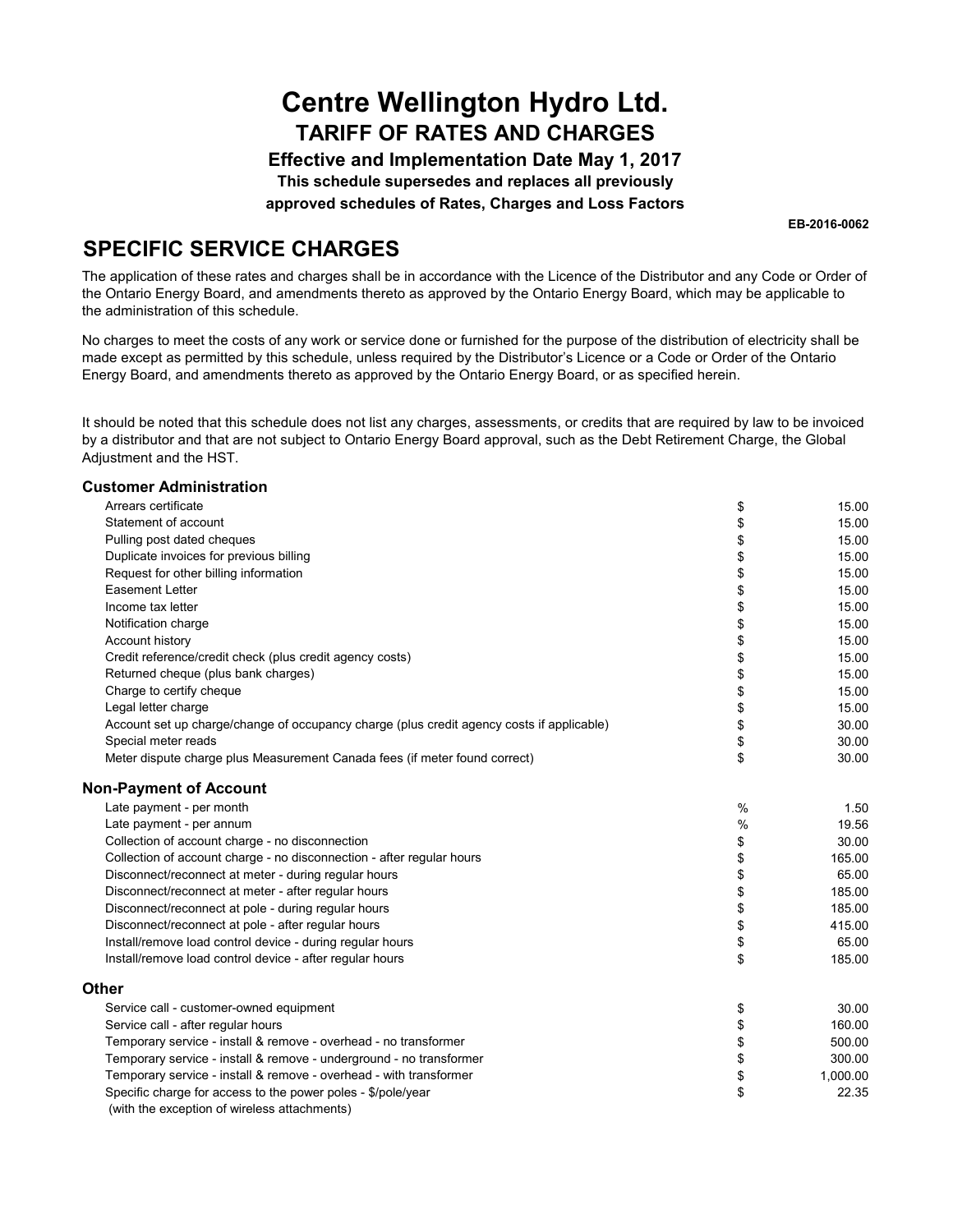**Effective and Implementation Date May 1, 2017 This schedule supersedes and replaces all previously approved schedules of Rates, Charges and Loss Factors**

**EB-2016-0062**

## **RETAIL SERVICE CHARGES (if applicable)**

The application of these rates and charges shall be in accordance with the Licence of the Distributor and any Code or Order of the Ontario Energy Board, and amendments thereto as approved by the Ontario Energy Board, which may be applicable to the administration of this schedule.

No rates and charges for the distribution of electricity and charges to meet the costs of any work or service done or furnished for the purpose of the distribution of electricity shall be made except as permitted by this schedule, unless required by the Distributor's Licence or a Code or Order of the Ontario Energy Board, and amendments thereto as approved by the Ontario Energy Board, or as specified herein.

Unless specifically noted, this schedule does not contain any charges for the electricity commodity, be it under the Regulated Price Plan, a contract with a retailer or the wholesale market price, as applicable.

It should be noted that this schedule does not list any charges, assessments, or credits that are required by law to be invoiced by a distributor and that are not subject to Ontario Energy Board approval, such as the Debt Retirement Charge, the Global Adjustment and the HST.

Retail Service Charges refer to services provided by a distributor to retailers or customers related to the supply of competitive electricity.

| One-time charge, per retailer, to establish the service agreement between the distributor and the retailer |          | 100.00    |  |
|------------------------------------------------------------------------------------------------------------|----------|-----------|--|
| Monthly Fixed Charge, per retailer                                                                         | æ        | 20.00     |  |
| Monthly Variable Charge, per customer, per retailer                                                        | \$/cust. | 0.50      |  |
| Distributor-consolidated billing monthly charge, per customer, per retailer                                | \$/cust. | 0.30      |  |
| Retailer-consolidated billing monthly credit, per customer, per retailer                                   | \$/cust. | (0.30)    |  |
| Service Transaction Requests (STR)                                                                         |          |           |  |
| Request fee, per request, applied to the requesting party                                                  |          | 0.25      |  |
| Processing fee, per request, applied to the requesting party                                               |          | 0.50      |  |
| Request for customer information as outlined in Section 10.6.3 and Chapter 11 of the Retail                |          |           |  |
| Settlement Code directly to retailers and customers, if not delivered electronically through the           |          |           |  |
| Electronic Business Transaction (EBT) system, applied to the requesting party                              |          |           |  |
| Up to twice a year                                                                                         |          | no charge |  |
| More than twice a year, per request (plus incremental delivery costs)                                      |          | 2.00      |  |